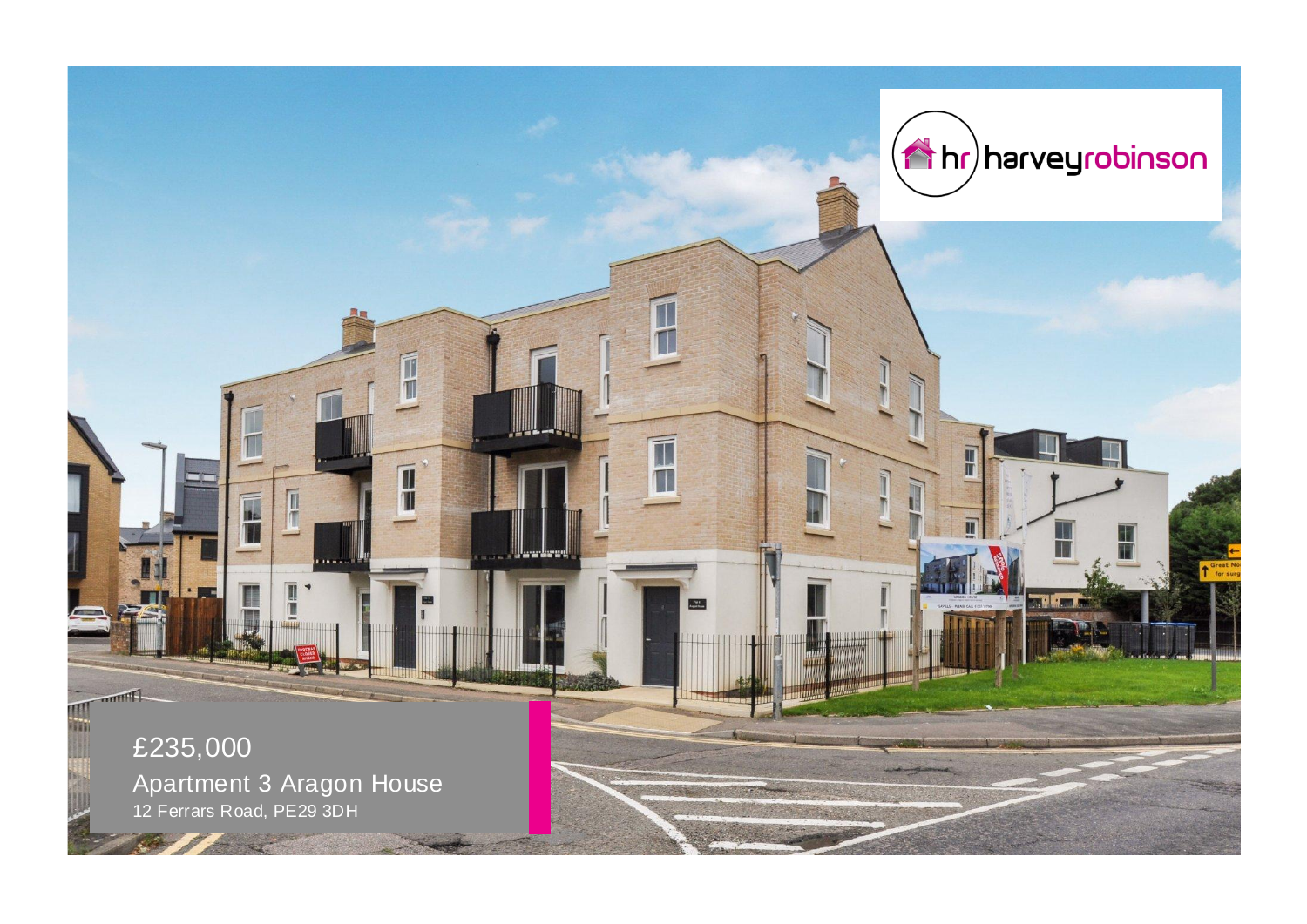## **PROPERTY SUMMARY**

\*\*\*HELP TO BUY AVAILABLE PURCHASE THIS PROPERTY WITH A DEPOSIT OF JUST £11,750\*\*\* NEW SHOW APARTMENT NOW AVAILABLE TO VIEW AND RESERVE.

Welcome to Aragon House, a collection of 14 brand new, superior apartments in the heart of Huntingdon situated just 400 metres from Huntingdon mainline station, providing access for commuters to central London (St. Pancras) as well as nearby Cambridge.Within Aragon House 13 of the apartments have two bedrooms (11 of which have two bathrooms) and there is one very spacious one -bedroom apartment. No two apartments have an identical layout which adds to the character of Aragon House.All apartments are generously proportioned, with floor areas ranging from 662 to 893 square feet whilst the wide s taircases and large landing areas in communal areas add to the feeling o f space



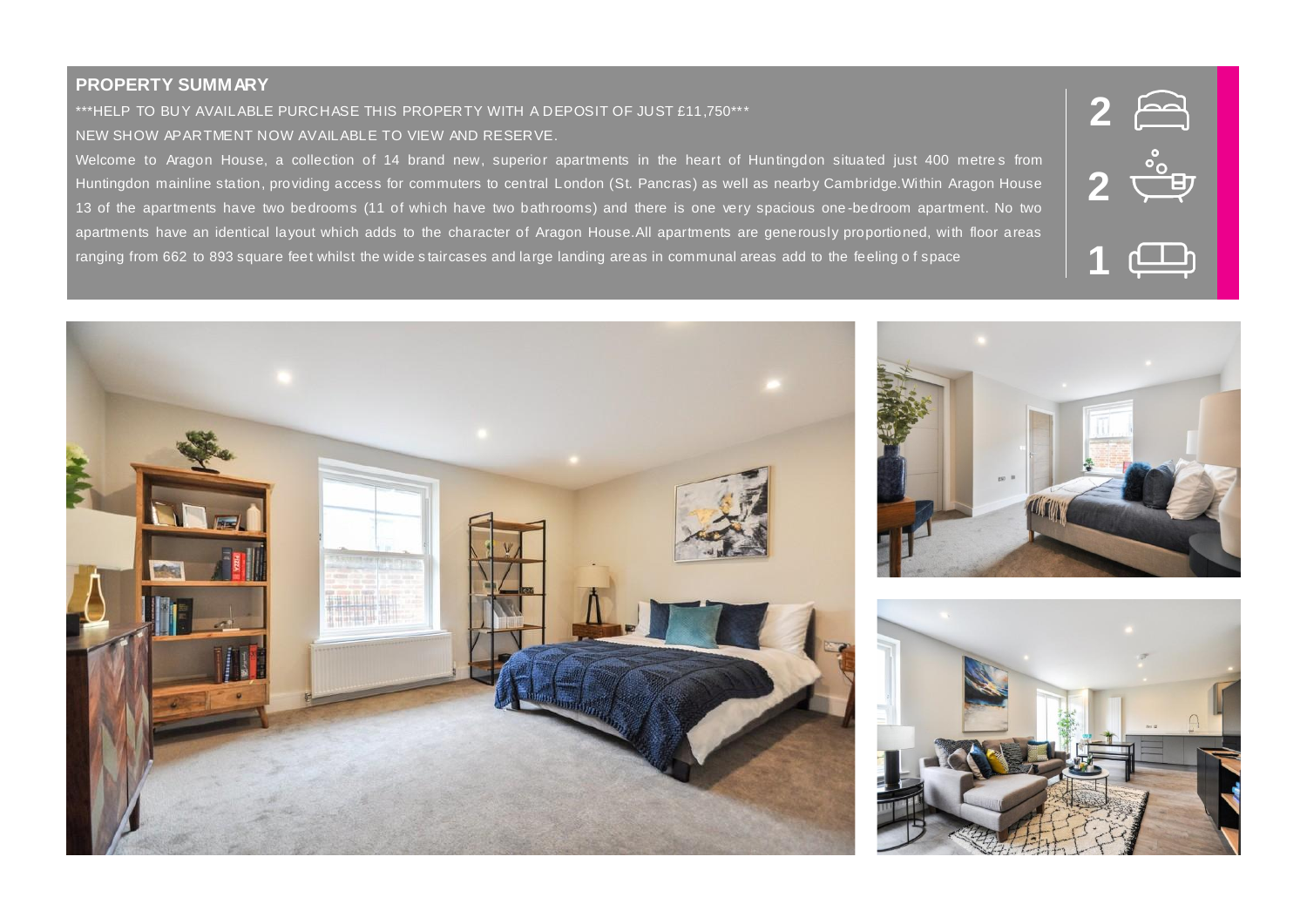